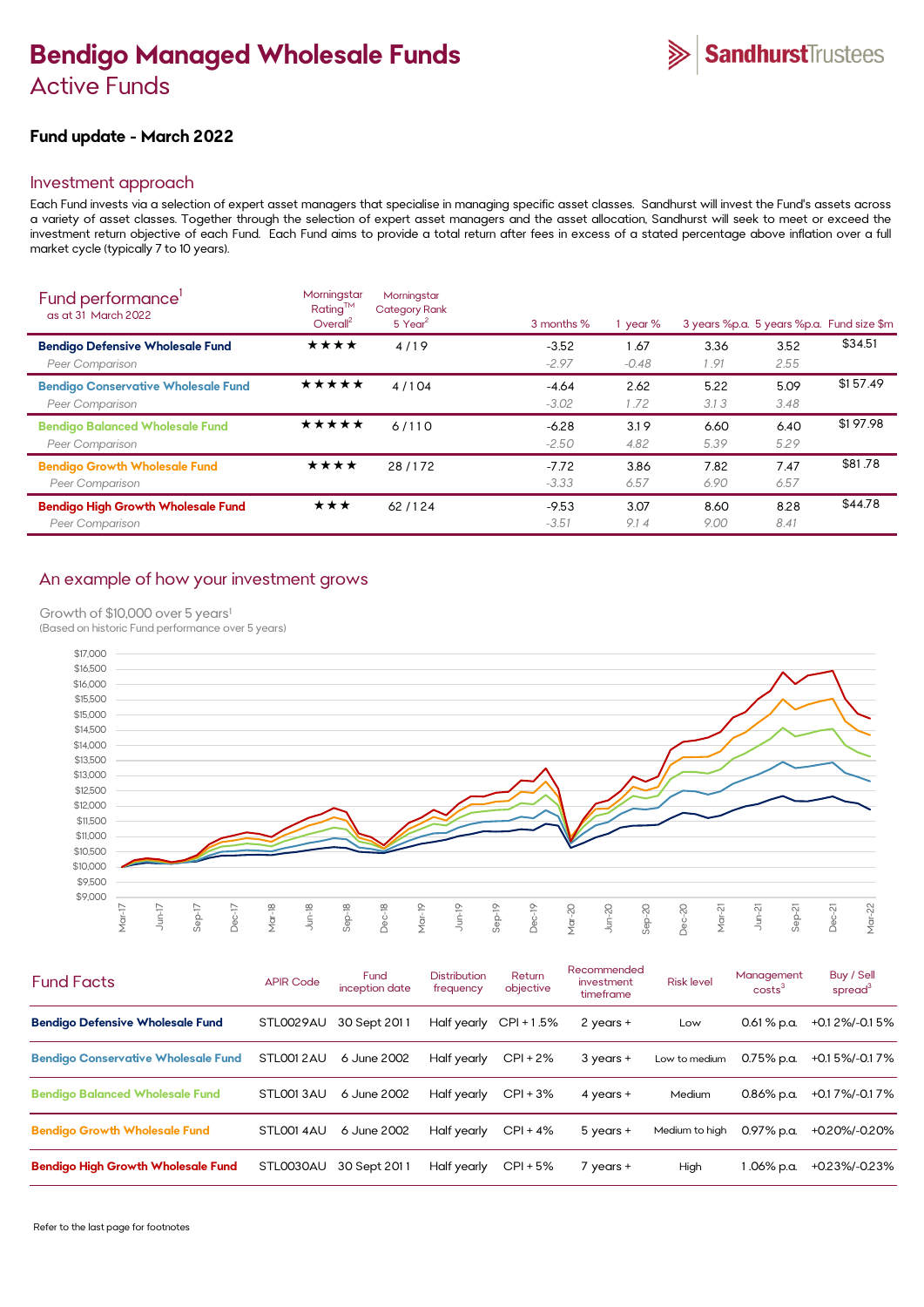Asset allocation **Bendigo Defensive Wholesale Fund** 



### **Bendigo Conservative Wholesale Fund**

|  | $\blacksquare$ Aust Sh | 15.4% |
|--|------------------------|-------|
|  | $\blacksquare$ Int Sh  | 12.9% |
|  | Int Sh (Hedged)        | 5.1%  |
|  | Property & Infra       | 2.0%  |
|  | $\blacksquare$ Cash    | 15.1% |
|  | $\blacksquare$ Int FI  | 7.6%  |
|  | <b>Aust Fl</b>         | 34.6% |
|  | Alternative            | 7.3%  |
|  |                        |       |

#### **Bendigo Balanced Wholesale Fund**

## **Bendigo Growth Wholesale Fund**

| $\blacksquare$ Aust Sh | 36.0% |
|------------------------|-------|
| $\blacksquare$ Int Sh  | 23.4% |
| Int Sh (Hedged)        | 8.2%  |
| Property & Infra       | 5.4%  |
| $\blacksquare$ Cash    | 7.8%  |
| $\blacksquare$ Int FI  | 0.3%  |
| $\blacksquare$ Aust Fl | 11.3% |
| Alternative            | 7.6%  |
|                        |       |

**Aust Sh** 26.0%  $\blacksquare$  Int Sh 18.9% Int Sh (Hedged) 7.3% **Property & Infra** 3.6% ■ Cash 9.1%  $\blacksquare$  Int FI 4.7% ■ Aust FI 22.2% Alternative 8.2%

#### **Bendigo High Growth Wholesale Fund**

| $\blacksquare$ Aust Sh      | 47.2% |
|-----------------------------|-------|
| $\blacksquare$ Int Sh       | 26.4% |
| Int Sh (Hedged)             | 11.9% |
| <b>Property &amp; Infra</b> | 5.4%  |
| $\blacksquare$ Cash         | 5.0%  |
| $\blacksquare$ Int FI       | 0.0%  |
| $\blacksquare$ Aust FI      | 0.0%  |
| <b>Alternative</b>          | 4.1%  |
|                             |       |

| Unit prices<br>as at 31 March 2022         | Application<br>price | Withdrawal<br>price |
|--------------------------------------------|----------------------|---------------------|
| <b>Bendigo Defensive Wholesale Fund</b>    | \$1.05901            | \$1.05616           |
| <b>Bendigo Conservative Wholesale Fund</b> | \$1.04923            | \$1.04587           |
| <b>Bendigo Balanced Wholesale Fund</b>     | \$1.01508            | \$1.01164           |
| <b>Bendigo Growth Wholesale Fund</b>       | \$0.96581            | \$0.96195           |
| <b>Bendigo High Growth Wholesale Fund</b>  | \$1.36336            | \$1.35711           |

# Quarterly commentary

## **Performance**

The majority of risk profile funds underperformed the Morningstar peer group over the period, falling short of our expectations. Leading to the result was the on-aggregate under performance of our Australian and global equity managers. The Funds have held tactical positions in inflation linked bonds, gold, energy and cash, all of which aided given their inflation hedge dynamics. However, the underperformance from the Funds growth equity managers and the lack of protection from our defensive equity managers, led to on-aggregate low returns.

The past quarter has seen a large divergence from the type of investments that worked well over the past decade, with resources now outperforming technology companies. Over the quarter we have acted to down weight underlying managers that we believe are not adapting to the changing environment and introduced several new exposures such as healthcare, consumer staples, energy and increased weights to gold and defensive equity managers in AB Managed Volatility.

## Economic

Markets were generally weaker through the March quarter as inflation concerns and the Ukraine Russia conflict dragged on investor sentiment. Bond yields rose strongly with the Australian Government 10-year bond entering the calendar year at 1.67% before closing the March quarter at 2.84%. Equity markets outside of commodities were weaker, in particular high growth technology companies, which fell substantially on the back of rising inflation and bond yields. The Australian share market faired much better relative to other regions, with European markets heavily impacted by rising energy costs and US markets dragged down by a re-rating of growth companies.

Holding up the Australian sharemarket was the high exposure of the index to resource stocks, with BHP rising 30% for the quarter. Over the past decade resource companies globally have been cautious on expansion spending and hence there is a broad lack of supply of many key commodities. With the economy shifting to cleaner energy, demand is strong for commodities in a tight supply market. Adding fuel to the fire is the Ukraine Russia conflict, in which commodities produced in these regions have added to supply shortages. These impacts have played out in bond markets, with rises in yield curves reflecting the inflation impacts of tight commodity supply.

Looking forward global equities face multiple headwinds. Recession is now looming over Europe, and increased costs on everyday goods is sure to weigh on consumer demand, resulting in potential lower earnings for corporates. Equity markets relative to historical levels are expensive and the US Federal Reserve is set to raise interest rates, withdrawing liquidity from the market, in a period where share prices are looking vulnerable. The bright areas include commodities and energy, and consumer staples. With rates now materially higher, returns are more attractive across fixed income markets.

# Do you have any questions?

For further information contact us on 1800 634 969 or visit our website: www.bendigobankcom.au/managedfunds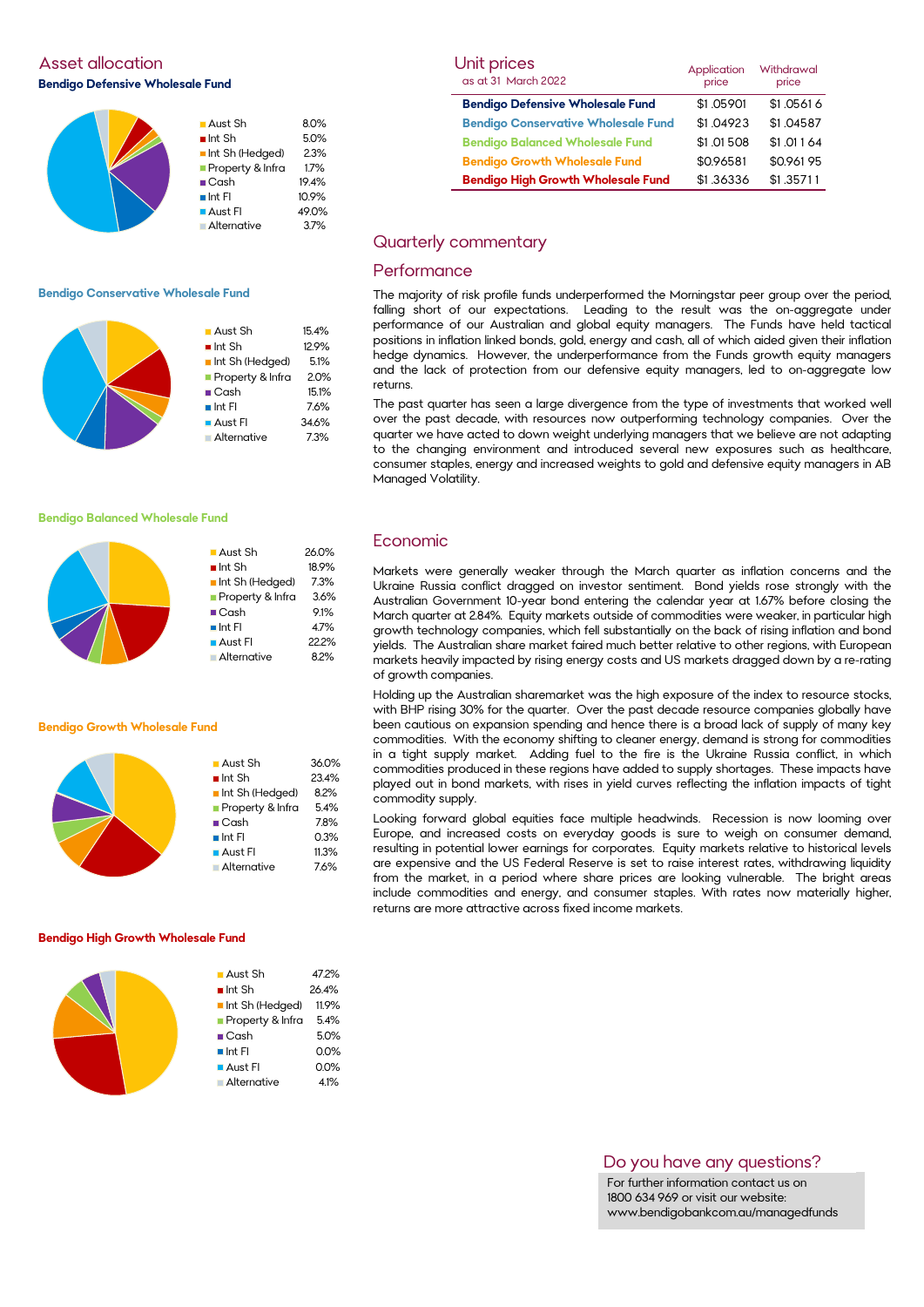# Asset positioning commentary

Our outlook for the global economy is continued stubborn inflation combined with the withdrawal of liquidity by central banks. The outcome of this is likely to be troublesome for equity prices over the upcoming six months, particularly companies that are richly priced for growth. Overall, the Funds are tilted towards an inflationary environment with the combination of inflation linked bonds, gold and commodity equities. The Funds also hold defensive positions being underweight equities, with a bias towards defensive investments such as global infrastructure.

## **Australian Shares**

Over the quarter we moved to an overweight exposure to Australian Equities. We favour the commodity exposure that the benchmark index provides, in which we believe due to factors such as the under investment in resources and energy over the past decade coupled with ongoing demand, should hold well for these investments. Observations over the period from market movements indicate a strong support for our domestic market from offshore investors, in which daily price movements have been much less volatile than offshore markets. The Australian sharemarket, on relative perspective, has benefited from the Ukraine Russia conflict, in which this has lifted commodity prices globally.

## **International Shares**

We hold an underweight exposure to global equities. The global equity benchmark is predominately made up of US and European equities. European markets are heavily impacted by the Russian Ukraine situation, in which they are experiencing troublesome inflation led by soaring energy costs. The US market trades at premium price relative to earnings, in which high priced equities are more sensitive to rises in inflation and interest rates. We currently hold 50% hedged position on our offshore global equity exposures, in which we have lifted over the period due to our positive outlook on commodity prices moving the Australian dollar higher.

Hedge ratio 50% of OS equities

#### **Property & Infrastructure**

Over the period we have lifted our exposure to global infrastructure to approximately 5% of total assets. This asset class possesses strong defensive characteristics with inflation linked revenues. Given our cloudy outlook for the economy and markets moving forward, we feel this exposure will add to performance. We currently have little holdings in listed property given it generally does not perform well in rising rate environments.

#### **Fixed Income**

Overall we hold a slight underweight exposure to fixed income. The majority of our duration exposure sits within inflation Australian linked bonds. We believe that these are attractively priced given the risk that inflation could rise significantly given disruptions from the Ukraine Russian conflict and lockdowns in China.

#### **Alternatives**

Over the quarter we increased our exposure to alternatives, in particular gold. We see gold as a good hedge in the portfolio, in which it can work in a rapidly rising inflationary environment and further in a market where risk assets are sold down.

#### **Cash**

Cash is used as a balancing item based on views of other asset classes.

Overweight

**Underweight** 



Slightly overweight